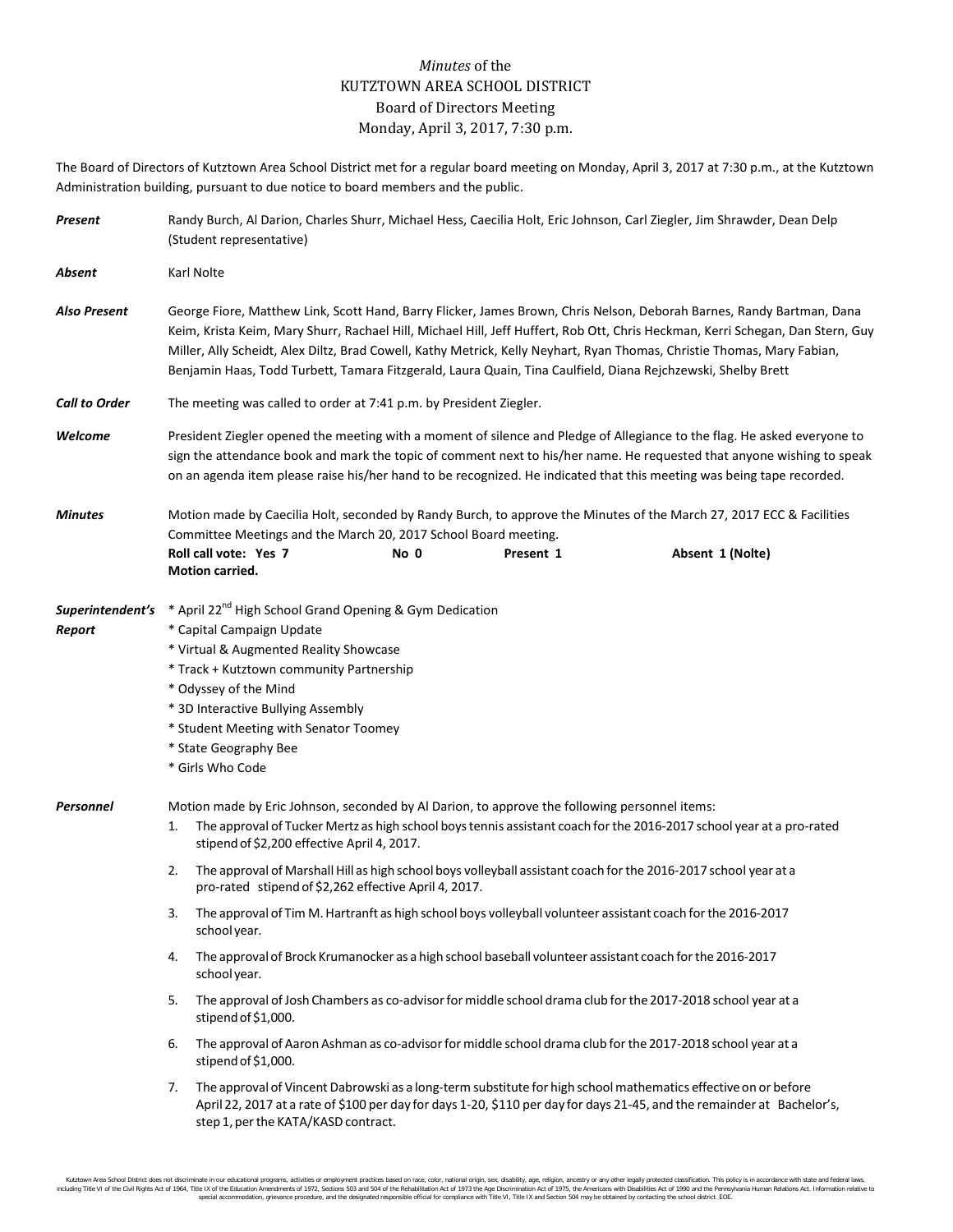- 8. The acceptance, with regret, of the resignation due to retirement of Steven Fordyce, district cafeteria food delivery/maintenance worker, effective August 11, 2017.
- 9. The acceptance of the resignation of Shenell Mitchell, middle school girls basketball coach, effective March 21, 2017.
- 10. Elementary Summer Reading Program

|                     | Staff:                            | Andrea D. Stern                                                                                    | Jane E. Venkauskas                                                                          |  |  |  |
|---------------------|-----------------------------------|----------------------------------------------------------------------------------------------------|---------------------------------------------------------------------------------------------|--|--|--|
|                     |                                   | Lori E. Arndt                                                                                      | Kerri L. Schegan                                                                            |  |  |  |
|                     |                                   | Lisa M. Moyer                                                                                      | Heather L. Dewald                                                                           |  |  |  |
|                     |                                   | Substitute Staff: Allison M. Scheidt                                                               |                                                                                             |  |  |  |
|                     | Librarian:                        | Katherine S. Mannai (4 days per week)                                                              |                                                                                             |  |  |  |
|                     | Program Aide:                     | Joyce E. Burch (\$14.00 per hour for summer work only)                                             |                                                                                             |  |  |  |
|                     | Coordinator:                      | Kerri L. Schegan (stipend of \$500)                                                                |                                                                                             |  |  |  |
|                     | <b>Staff Dates:</b>               | June 19 (teacher preparation day)                                                                  |                                                                                             |  |  |  |
|                     |                                   | June 20-July 27 (Monday through Thursday), 22 days total (including prep day) for 3.5              |                                                                                             |  |  |  |
|                     |                                   | hours per day (4.5 hours per day for weeks 1 and 6), at a rate of \$24.50 per hour                 |                                                                                             |  |  |  |
|                     |                                   | (current curriculum rate)                                                                          |                                                                                             |  |  |  |
|                     |                                   | No Workdays: Monday, July 3 and Tuesday, July 4                                                    |                                                                                             |  |  |  |
|                     | <b>Student Dates:</b>             |                                                                                                    | June 20-July 27 (Monday (except first week) through Thursday), 21 days total                |  |  |  |
|                     |                                   | No School: Monday, July 3 and Tuesday, July 4                                                      |                                                                                             |  |  |  |
|                     | Middle School Summer Program      |                                                                                                    |                                                                                             |  |  |  |
|                     | Staff:                            | Mathematics - Justin Q. Dahlquist                                                                  |                                                                                             |  |  |  |
|                     |                                   | Reading/Language Arts - Timothy N. Haas                                                            |                                                                                             |  |  |  |
|                     | <b>Staff Dates:</b>               | June 12 (teacher preparation day)                                                                  |                                                                                             |  |  |  |
|                     |                                   | June 13-July 20 (Monday through Thursday), 22 days total (including prep day) for 3.5 hours per    |                                                                                             |  |  |  |
|                     |                                   | day (4.5 hours per day for weeks 1 and 6), at a rate of \$24.50 per hour (current curriculum rate) |                                                                                             |  |  |  |
|                     |                                   | No Workdays: Monday, July 3 and Tuesday, July 4                                                    |                                                                                             |  |  |  |
|                     | <b>Student Dates:</b>             |                                                                                                    | June 13-July 20 (Monday (except first week) through Thursday), 21 days total                |  |  |  |
|                     |                                   | No School: Monday, July 3 and Tuesday, July 4                                                      |                                                                                             |  |  |  |
|                     | Cost:                             |                                                                                                    | \$75 per course for resident students; \$100 per course for out-of-district students        |  |  |  |
|                     | High School Online Summer Program |                                                                                                    |                                                                                             |  |  |  |
|                     | Staff:                            | Lisa M. Saby                                                                                       |                                                                                             |  |  |  |
| <b>Staff Dates:</b> |                                   | June 12 (teacher preparation day)                                                                  |                                                                                             |  |  |  |
|                     |                                   |                                                                                                    | June 13-July 20 (Monday through Thursday), 22 days total (including prep day) for 3.5 hours |  |  |  |
|                     |                                   | per day (4.5 hours per day for weeks 1 and 6), at a rate of \$24.50 per hour (current              |                                                                                             |  |  |  |
|                     |                                   | curriculum rate)                                                                                   |                                                                                             |  |  |  |
|                     |                                   | No Workdays: Monday, July 3 and Tuesday, July 4                                                    |                                                                                             |  |  |  |
|                     | <b>Student Dates:</b>             |                                                                                                    | June 13-July 20 (Monday (except first week) through Thursday), 21 days total                |  |  |  |
|                     |                                   | No School: Monday, July 3 and Tuesday, July 4                                                      |                                                                                             |  |  |  |
|                     | Cost:                             |                                                                                                    | \$200 per course for resident students; \$225 per course for out-of-district students       |  |  |  |
|                     |                                   |                                                                                                    |                                                                                             |  |  |  |
|                     |                                   |                                                                                                    |                                                                                             |  |  |  |

## *All Personnel are Approved Pending the District's Receipt of All Mandated Credentials*

| Roll call vote: Yes 7  | No 0 | Present 1 | Absent 1 (Nolte) |
|------------------------|------|-----------|------------------|
| <b>Motion carried.</b> |      |           |                  |

11. Motion made by Caecilia Holt, seconded by Charles Shurr to approve the 2017 Extended School Year (ESY) and High School Summer Work Program and staffing for eligible students. One teacher preparation day will be granted for both programs. ESY and High School Summer Work students will attend Monday through Thursday from June 20-July 27. There are no student sessions on Monday, June 19, Monday, July 3 and Tuesday, July 4. Hours of instruction for both programs will be 9:00 a.m.to 11:30 a.m. Instructors will be paid \$24.50 per hour and paraeducators will be paid at \$14.00 per hour for ESY/Summer Work Program only.

## **2017 EXTENDED SCHOOL YEAR (ESY) ANDSUMMER WORK PROGRAM**

Elementary School Learning Support at Kutztown Elementary School Instructor: Vickie L. Bastian Paraeductor: Ambika S. Khanna Elementary Life Skills Support at Kutztown Elementary School Instructor: Linda M. Schroeder Paraeducator: Martha J. Bergman PLACEHOLDER

Kutztown Area School District does not discriminate in our educational programs, activities or employment practices based on race, color, national orgion, ance digin, sex, disability, age, religion, ancestry or any other l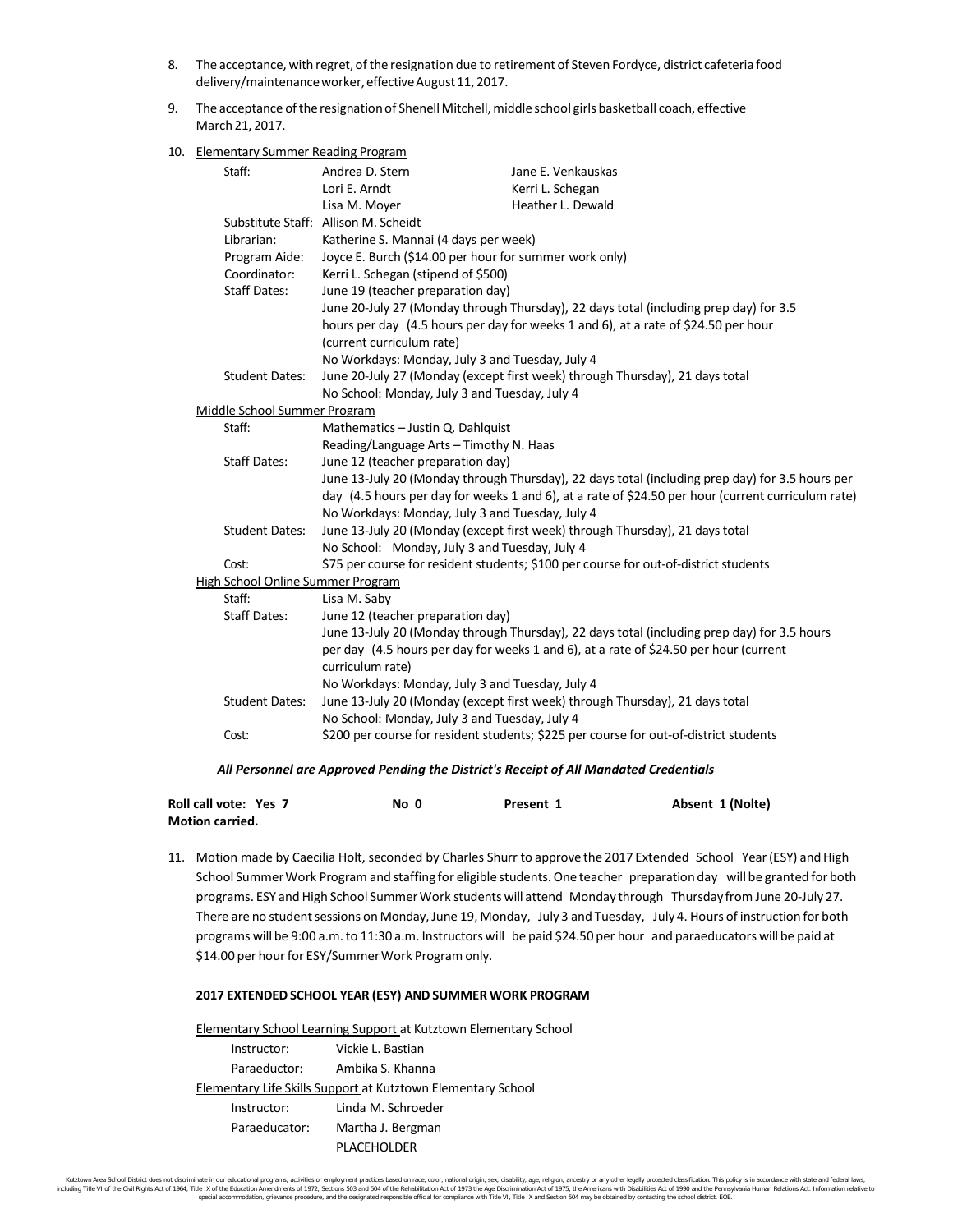|                                    | Middle School Learning Support at Kutztown Middle School<br>Instructor:                                                | Lori E. Christ      |                                                                                            |                                                                                                                                                                                                                                                                           |  |  |
|------------------------------------|------------------------------------------------------------------------------------------------------------------------|---------------------|--------------------------------------------------------------------------------------------|---------------------------------------------------------------------------------------------------------------------------------------------------------------------------------------------------------------------------------------------------------------------------|--|--|
|                                    | Middle School Life Skills Support at Kutztown Middle School                                                            |                     |                                                                                            |                                                                                                                                                                                                                                                                           |  |  |
|                                    | Instructor:                                                                                                            | Alison J. VanDuren  |                                                                                            |                                                                                                                                                                                                                                                                           |  |  |
|                                    | Paraeducator:                                                                                                          | Joanna O. Waidelich |                                                                                            |                                                                                                                                                                                                                                                                           |  |  |
|                                    |                                                                                                                        |                     |                                                                                            |                                                                                                                                                                                                                                                                           |  |  |
|                                    |                                                                                                                        |                     | High School Summer Work Program at Kutztown Area High School, Kutztown Area Middle School, |                                                                                                                                                                                                                                                                           |  |  |
|                                    |                                                                                                                        |                     | Kutztown Elementary School, and District Administration Building                           |                                                                                                                                                                                                                                                                           |  |  |
|                                    | Instructor:                                                                                                            | Erin M. Tenney      |                                                                                            |                                                                                                                                                                                                                                                                           |  |  |
|                                    | Paraeducator:                                                                                                          | Nicole M. DeLong    |                                                                                            |                                                                                                                                                                                                                                                                           |  |  |
|                                    |                                                                                                                        | Amy J. Pettit       |                                                                                            |                                                                                                                                                                                                                                                                           |  |  |
|                                    |                                                                                                                        | Julie A. Weaknecht  |                                                                                            |                                                                                                                                                                                                                                                                           |  |  |
|                                    |                                                                                                                        | Betty J. Parks      |                                                                                            |                                                                                                                                                                                                                                                                           |  |  |
|                                    | <b>Additional Personnel:</b>                                                                                           |                     | June 20-July 27 from 8:30-11:45 a.m.                                                       |                                                                                                                                                                                                                                                                           |  |  |
|                                    | Nurse Aide:<br>Substitute School Nurse:                                                                                |                     | Carol J. Fairchild (then current hourly rate)                                              |                                                                                                                                                                                                                                                                           |  |  |
|                                    |                                                                                                                        |                     |                                                                                            | Tina M. Schmeck (\$24.50 per hour, current curriculum rate)                                                                                                                                                                                                               |  |  |
|                                    |                                                                                                                        |                     | Vanessa Sherrer (then current hourly rate)                                                 |                                                                                                                                                                                                                                                                           |  |  |
|                                    |                                                                                                                        |                     | Speech and Language Pathologist: Ashley DeWitt (\$24.50 per hour, current curriculum rate) |                                                                                                                                                                                                                                                                           |  |  |
|                                    | Roll call vote: Yes 8<br><b>Motion carried.</b>                                                                        | No 0                | All Personnel are Approved Pending the District's Receipt of All Mandated Credentials      | Absent 1 (Nolte)                                                                                                                                                                                                                                                          |  |  |
| <b>Eagle Scout</b>                 |                                                                                                                        |                     |                                                                                            | Motion made by Eric Johnson, seconded by Caecilia Holt, to approve the request of student #104106 for an Eagle Scout                                                                                                                                                      |  |  |
| Project                            |                                                                                                                        |                     | project consisting of building an outdoor patio at the Kutztown Area High School.          |                                                                                                                                                                                                                                                                           |  |  |
|                                    | Roll call vote: Yes 7                                                                                                  | No 0                | Present 1                                                                                  | Absent 1 (Nolte)                                                                                                                                                                                                                                                          |  |  |
|                                    | <b>Motion carried.</b>                                                                                                 |                     |                                                                                            |                                                                                                                                                                                                                                                                           |  |  |
| <b>Tuition Student</b>             | and No. 202.<br>Roll call vote: Yes 8                                                                                  | No 0                |                                                                                            | Motion made by Al Darion, seconded by Eric Johnson, to approve enrollment of a non-resident student (student number<br>104116) at the state approved tuition rate for a secondary student for the 2017-2018 school year per District Policies No. 607<br>Absent 1 (Nolte) |  |  |
|                                    | <b>Motion carried.</b>                                                                                                 |                     |                                                                                            |                                                                                                                                                                                                                                                                           |  |  |
| Rifle Team<br>Donation             |                                                                                                                        |                     | from the Kutztown Rod and Gun Club for the Kutztown Area High School rifle team.           | Motion made by Randy Burch, seconded by Charles Shurr, to approve the acceptance of a check in the amount of \$2,500                                                                                                                                                      |  |  |
|                                    | Roll call vote: Yes 8                                                                                                  | No 0                |                                                                                            | Absent 1 (Nolte)                                                                                                                                                                                                                                                          |  |  |
|                                    | <b>Motion carried.</b>                                                                                                 |                     |                                                                                            |                                                                                                                                                                                                                                                                           |  |  |
| <b>Softball Team</b>               | Motion made by Randy Burch, seconded by Michael Hess, to approve the acceptance of two checks in the amount of \$1,000 |                     |                                                                                            |                                                                                                                                                                                                                                                                           |  |  |
| <b>Donation</b>                    | each from the Fraternal Order of Eagles.                                                                               |                     |                                                                                            |                                                                                                                                                                                                                                                                           |  |  |
|                                    | Roll call vote: Yes 8<br><b>Motion carried.</b>                                                                        | No 0                |                                                                                            | Absent 1 (Nolte)                                                                                                                                                                                                                                                          |  |  |
| Basketball Team<br><b>Donation</b> | from the Fraternal Order of Eagles.                                                                                    |                     |                                                                                            | Motion made by Charles Shurr, seconded by Randy Burch, to approve the acceptance of a check in the amount of \$1,000                                                                                                                                                      |  |  |
|                                    | Roll call vote: Yes 8<br><b>Motion carried.</b>                                                                        | No 0                |                                                                                            | Absent 1 (Nolte)                                                                                                                                                                                                                                                          |  |  |
|                                    |                                                                                                                        |                     |                                                                                            |                                                                                                                                                                                                                                                                           |  |  |

Mr. Burch thanked the Fraternal Order of Eagles and the Kutztown Rod & Gun Club for their donations.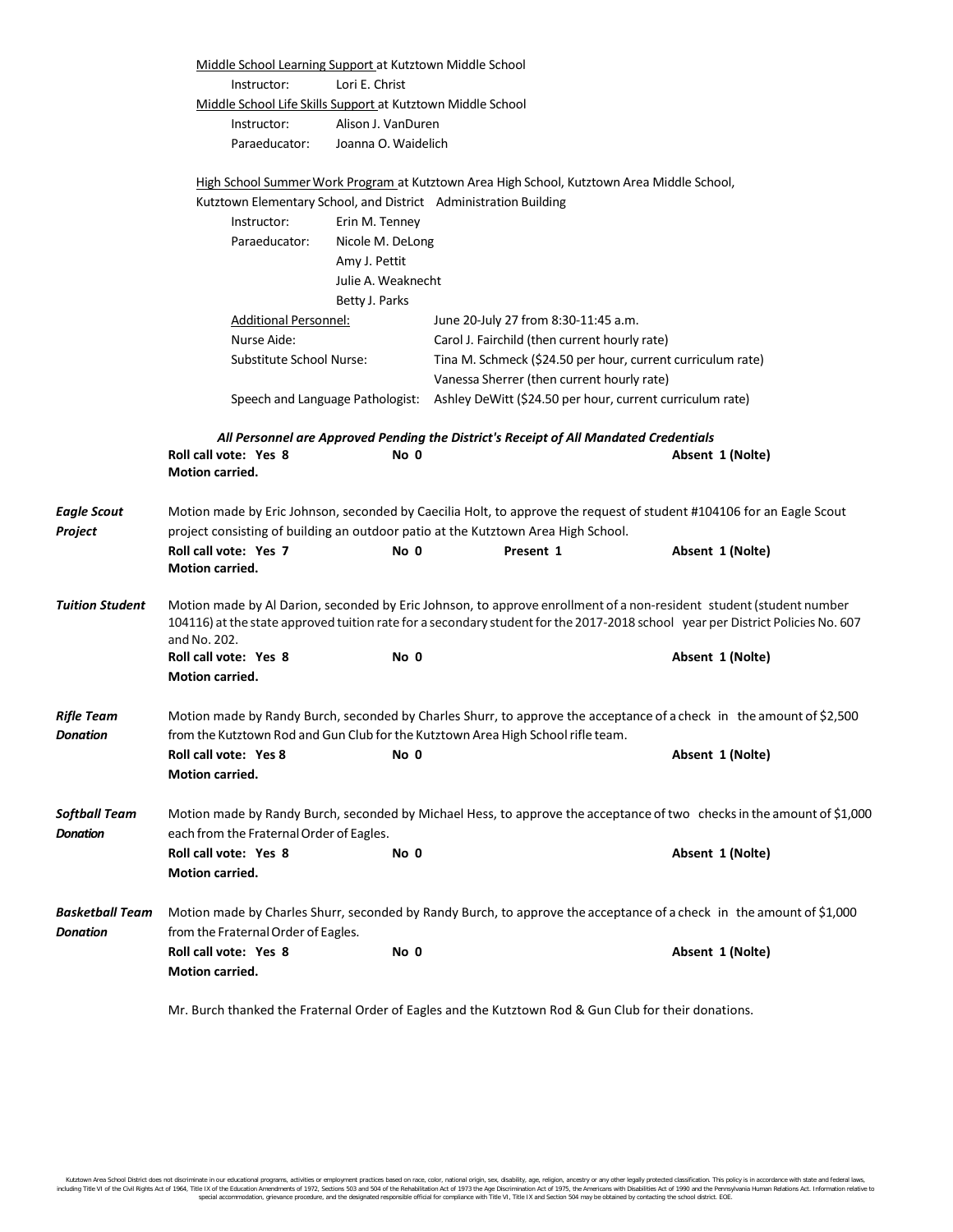| Renovation                                      | Stadium Complex Motion made by Randy Burch, seconded by Charles Shurr, to approve the following base bids and alternate bids                                                                                                                                                                                                                                                                                                                                                                                                                                                                                                                                                                                                                                                                                                                                                                                                                                                                                                                                                                                                                                                                                                                   |                                                                                                                                                                                                                       |                  |  |  |  |
|-------------------------------------------------|------------------------------------------------------------------------------------------------------------------------------------------------------------------------------------------------------------------------------------------------------------------------------------------------------------------------------------------------------------------------------------------------------------------------------------------------------------------------------------------------------------------------------------------------------------------------------------------------------------------------------------------------------------------------------------------------------------------------------------------------------------------------------------------------------------------------------------------------------------------------------------------------------------------------------------------------------------------------------------------------------------------------------------------------------------------------------------------------------------------------------------------------------------------------------------------------------------------------------------------------|-----------------------------------------------------------------------------------------------------------------------------------------------------------------------------------------------------------------------|------------------|--|--|--|
|                                                 | Site work Construction:<br>$\bullet$<br>General Construction:<br>Mechanical Construction:<br>$\bullet$<br><b>Electrical Construction:</b><br>٠<br>Roll call vote: Yes 6<br><b>Motion carried.</b>                                                                                                                                                                                                                                                                                                                                                                                                                                                                                                                                                                                                                                                                                                                                                                                                                                                                                                                                                                                                                                              | Schlouch, Inc. at \$1,493,900<br>Vertek Construction Management at \$895,820<br>Vision Mechanical at \$118,790<br>H.B. Frazer Company at \$595,642<br>No 2 (Hess, Shrawder)                                           | Absent 1 (Nolte) |  |  |  |
|                                                 | Motion made by Jim Shrawder, seconded by Al Darion, to amend the original motion to respecify and rebid the Field House                                                                                                                                                                                                                                                                                                                                                                                                                                                                                                                                                                                                                                                                                                                                                                                                                                                                                                                                                                                                                                                                                                                        |                                                                                                                                                                                                                       |                  |  |  |  |
|                                                 | option.<br>Roll call vote: Yes 2<br><b>Motion failed.</b>                                                                                                                                                                                                                                                                                                                                                                                                                                                                                                                                                                                                                                                                                                                                                                                                                                                                                                                                                                                                                                                                                                                                                                                      | No 6 (Burch, Hess, Holt, Johnson, Shurr, Ziegler)                                                                                                                                                                     | Absent 1 (Nolte) |  |  |  |
|                                                 | Motion made by Jim Shrawder, seconded by Al Darion to amend the original motion to include facilities must be made available<br>for public use.                                                                                                                                                                                                                                                                                                                                                                                                                                                                                                                                                                                                                                                                                                                                                                                                                                                                                                                                                                                                                                                                                                |                                                                                                                                                                                                                       |                  |  |  |  |
|                                                 | Roll call vote: Yes 8<br><b>Motion carried.</b>                                                                                                                                                                                                                                                                                                                                                                                                                                                                                                                                                                                                                                                                                                                                                                                                                                                                                                                                                                                                                                                                                                                                                                                                | No 0                                                                                                                                                                                                                  | Absent 1 (Nolte) |  |  |  |
| <b>Donation</b>                                 | Kutztown Fire Co. Motion made by Eric Johnson, seconded by Michael Hess, to approve a donation to the Kutztown Fire Company in the<br>amount of \$150.                                                                                                                                                                                                                                                                                                                                                                                                                                                                                                                                                                                                                                                                                                                                                                                                                                                                                                                                                                                                                                                                                         |                                                                                                                                                                                                                       |                  |  |  |  |
|                                                 | Roll call vote: Yes 8<br>Motion carried.                                                                                                                                                                                                                                                                                                                                                                                                                                                                                                                                                                                                                                                                                                                                                                                                                                                                                                                                                                                                                                                                                                                                                                                                       | No 0                                                                                                                                                                                                                  | Absent 1 (Nolte) |  |  |  |
| Cabling/PEPPM<br><b>Bid Awards</b>              | Motion made by Caecilia Holt, seconded by Michael Hess, to award bids and approve the following procurements<br>with a 53% E-rate reimbursement to:<br>Contract with Chestnut Ridge Communications, Inc. in the amount of \$21,423.00 for fiber cabling.<br>$\bullet$<br>Purchase of wireless access equipment from ePlus per Quote #22021307 in the amount of \$23,868.04.<br>$\bullet$<br>Purchase of UPS equipment from Prismworks per Quote #s 6433 and 6434 in the amount of \$10,080.00.<br>$\bullet$<br>Purchase of switch equipment from Prismworks per Quote #s 6431 and 6432 in the amount of \$111,860.00.<br>$\bullet$<br>Purchase of cabling connectors from IntegraOne per Quote #007645v.1 in the amount of \$2,138.00.<br>$\bullet$<br>Total project cost is \$169,369.04, with 53% E-rate discount of \$88,939.92 for total District cost of \$80,429.12.<br>All purchases will be contingent on the district's issuance of a purchase order which shall constitute the vendor's notification<br>to proceed. The District will not incur any financial liability or indebtedness unless and until a purchase order is issued.<br>Roll call vote: Yes 7<br>Present 1 (Shrawder)<br>No 0<br>Absent 1 (Nolte)<br>Motion carried. |                                                                                                                                                                                                                       |                  |  |  |  |
| <b>BCTC Operating</b><br><b>Budget Approval</b> |                                                                                                                                                                                                                                                                                                                                                                                                                                                                                                                                                                                                                                                                                                                                                                                                                                                                                                                                                                                                                                                                                                                                                                                                                                                | Motion made by Al Darion, seconded by Michael Hess, to authorize the expenditures of the Berks Career and Technology<br>Center's General Program for the period of July 1, 2017 to June 30, 2018 as set forth herein. |                  |  |  |  |
|                                                 | Roll call vote: Yes 8<br><b>Motion carried.</b>                                                                                                                                                                                                                                                                                                                                                                                                                                                                                                                                                                                                                                                                                                                                                                                                                                                                                                                                                                                                                                                                                                                                                                                                | No 0                                                                                                                                                                                                                  | Absent 1 (Nolte) |  |  |  |
| <b>Holiday</b><br>Schedule Approval             |                                                                                                                                                                                                                                                                                                                                                                                                                                                                                                                                                                                                                                                                                                                                                                                                                                                                                                                                                                                                                                                                                                                                                                                                                                                | Motion made by Jim Shrawder, seconded by Eric Johnson, to approve the Kutztown Area School District Support<br>staff/administration holiday schedule for the 2017-2018 school year, per the attached.                 |                  |  |  |  |
|                                                 | Roll call vote: Yes 8<br>Motion carried.                                                                                                                                                                                                                                                                                                                                                                                                                                                                                                                                                                                                                                                                                                                                                                                                                                                                                                                                                                                                                                                                                                                                                                                                       | No 0                                                                                                                                                                                                                  | Absent 1 (Nolte) |  |  |  |